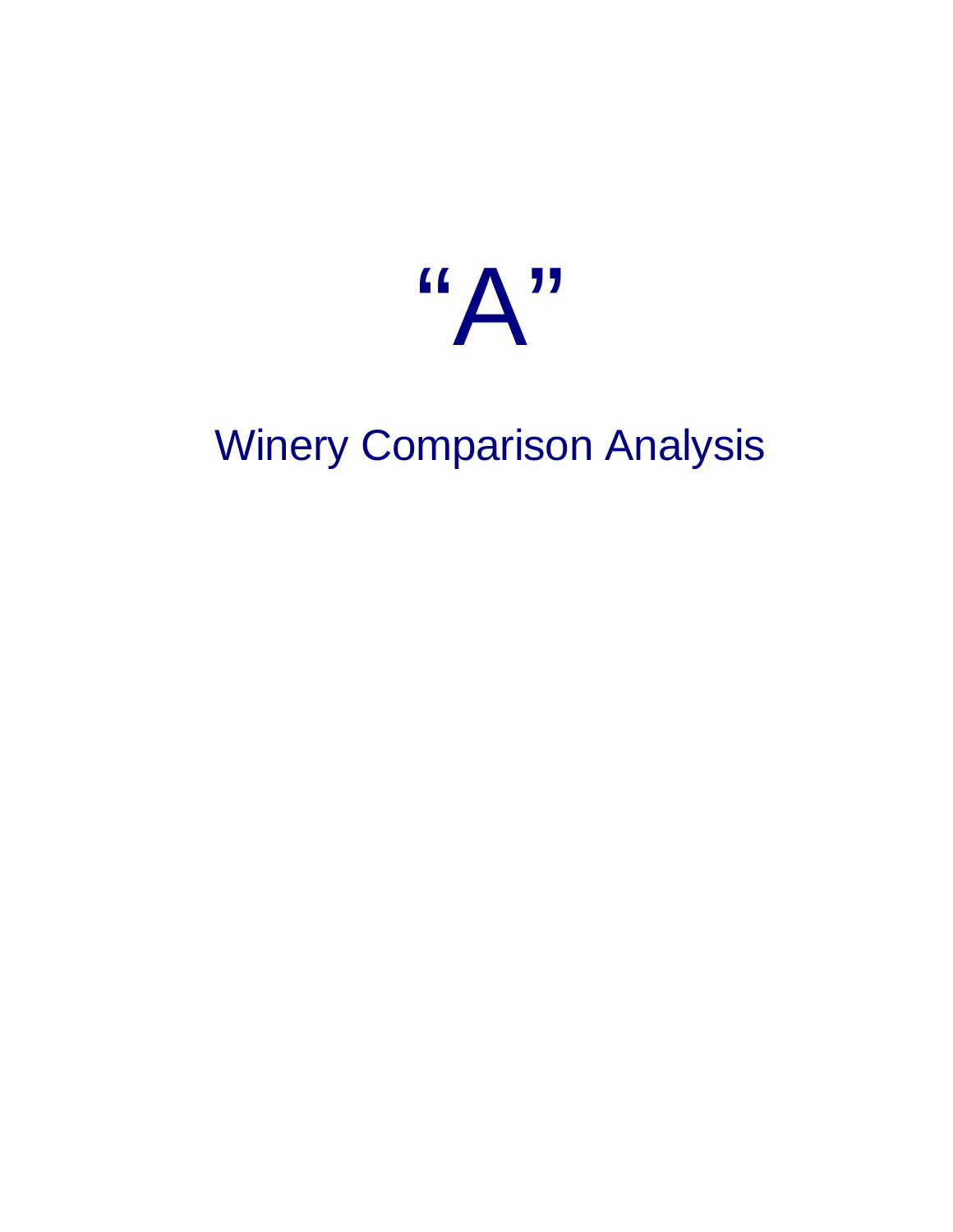## **Taylor Family Vineyards Permit # P15-00291-UP APN 039-040-016 Summary of Location and Operation Critieria**

| <b>LOCATIONAL CRITERIA</b>                         | <b>STAFF COMMENTS</b>                                |  |  |  |  |  |  |
|----------------------------------------------------|------------------------------------------------------|--|--|--|--|--|--|
| Size of Parcel                                     | 21.1 acres                                           |  |  |  |  |  |  |
| Proximity of Nearest Residence                     | 835 feet                                             |  |  |  |  |  |  |
| Number of Wineries Located Within One Mile         | 15                                                   |  |  |  |  |  |  |
| Located Within the Napa Valley Business Park (AKA  |                                                      |  |  |  |  |  |  |
| Airport Industrial Area)                           | No                                                   |  |  |  |  |  |  |
| Primary Road Currently or Projected to be Level of |                                                      |  |  |  |  |  |  |
| Service D or Below                                 | No                                                   |  |  |  |  |  |  |
| Primary Road a Dead End                            | No                                                   |  |  |  |  |  |  |
| Located Within a Flood Zone                        | No                                                   |  |  |  |  |  |  |
|                                                    |                                                      |  |  |  |  |  |  |
| Located Within a Municipal Reservoir Watershed     | No                                                   |  |  |  |  |  |  |
| Located Within a State Responsibility Area or Fire |                                                      |  |  |  |  |  |  |
| <b>Hazard Severity Zone</b>                        | No                                                   |  |  |  |  |  |  |
| Located Within an Area of Expansive Soils          | <b>No</b>                                            |  |  |  |  |  |  |
| Located Within a Protected County Viewshed         | No                                                   |  |  |  |  |  |  |
| Result in the Loss of Sensitive Habitat            | No                                                   |  |  |  |  |  |  |
| <b>OPERATIONAL CRITERIA</b>                        | <b>STAFF COMMENTS</b>                                |  |  |  |  |  |  |
|                                                    |                                                      |  |  |  |  |  |  |
| Napa Green Certified or Other Related Program      | No                                                   |  |  |  |  |  |  |
| Percentage of Estate Grapes Proposed               | 10 acres                                             |  |  |  |  |  |  |
| Number of Proposed Variances                       | None                                                 |  |  |  |  |  |  |
| <b>Wastewater Processed On-Site</b>                | <b>No</b>                                            |  |  |  |  |  |  |
|                                                    | Yes, four measures incorporated such as water        |  |  |  |  |  |  |
| <b>Voluntary Greenhouse Gas Emission Reduction</b> | efficient landscaping and alternative work schedules |  |  |  |  |  |  |
| <b>Measures Proposed</b>                           | for employees.                                       |  |  |  |  |  |  |
| Vanpools, Flexible Work Shifts, Shuttles, or Other |                                                      |  |  |  |  |  |  |
| <b>Traffic Congestion Management Strategies</b>    |                                                      |  |  |  |  |  |  |
| Proposed                                           | Yes                                                  |  |  |  |  |  |  |
| Violations Currently Under Investigation           | None                                                 |  |  |  |  |  |  |
|                                                    | Yes, native drought tolerant landscaping and water   |  |  |  |  |  |  |
| High Efficiency Water Use Measures Proposed        | efficient fixtures proposed                          |  |  |  |  |  |  |
| Existing Vineyards Proposed to be Removed          | None                                                 |  |  |  |  |  |  |
| On-Site Employee or Farmworker Housing Proposed    | <b>INo</b>                                           |  |  |  |  |  |  |
| Site Served by a Municipal Water Supply            | No                                                   |  |  |  |  |  |  |
| Site Served by a Municipal Sewer System            | No                                                   |  |  |  |  |  |  |
| Recycled Water Use Proposed                        | No                                                   |  |  |  |  |  |  |
| New Vineyards Plantings Proposed                   | No                                                   |  |  |  |  |  |  |
| Hold & Haul Proposed: Temporary (Duration of       |                                                      |  |  |  |  |  |  |
| Time) or Permanent                                 | Yes, until additional funding is available.          |  |  |  |  |  |  |
| Trucked in Water Proposed                          | No                                                   |  |  |  |  |  |  |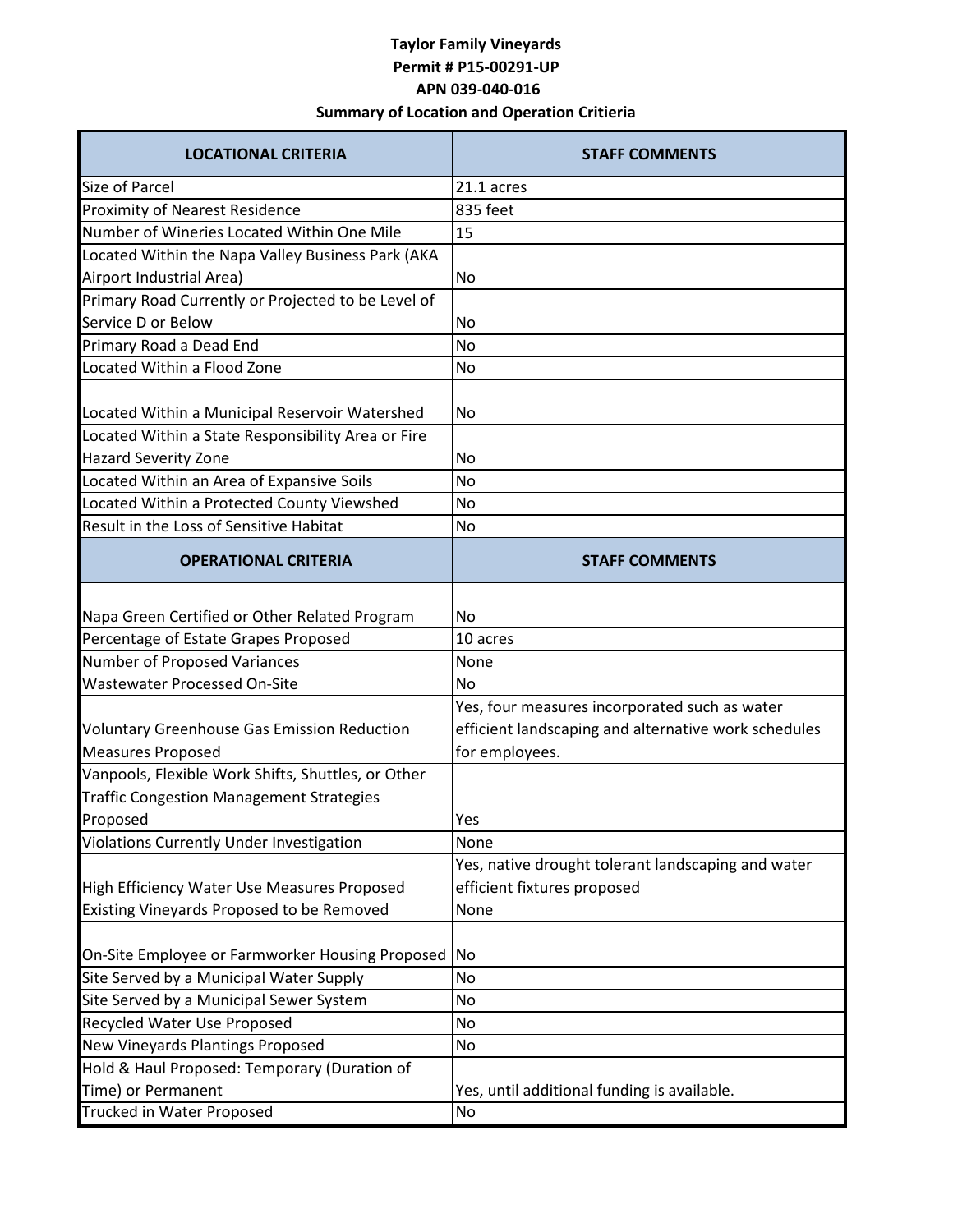## **Taylor Family Vineyards Permit # P15-00291-UP Wineries Within One Mile of APN 039-040-016**

|                                       |                            |                  |                  |                   | Tours/                   | <b>Weekly</b>  | <b>Number of</b><br><b>Marketing</b> |                  |
|---------------------------------------|----------------------------|------------------|------------------|-------------------|--------------------------|----------------|--------------------------------------|------------------|
| <b>Name</b>                           | <b>Address</b>             | <b>Bldg Size</b> | <b>Cave Size</b> | <b>Production</b> | <b>Tastings Visitors</b> |                | <b>Events</b>                        | <b>Employees</b> |
| <b>ROBERT SINSKEY VINEYARDS</b>       | 6320 Silverado Trail       | 9,000            | 10,685           | 65,000 PUB        |                          | 129            | 14                                   | 10               |
| <b>CLIFFLEDE VINEYARDS</b>            | 1473 Yountville Cross Road | 26,430           | 31,300           | 120,000 PUB       |                          | 1,015          | 18                                   | 24               |
| <b>SHAFER VINEYARDS</b>               | 6154 Silverado Trail       | 33,630           | 8,900            | 200,000 APPT      |                          | 105            | 29                                   |                  |
| <b>BALDACCI FAMILY VINEYARDS</b>      | 6236 Silverado Trail       | 576              | 9,240            | $20,000$ No       |                          |                | 0                                    | $\Omega$         |
| QUIXOTE WINERY                        | 6126 Silverado Trail       | 8,050            | 01               | 20,000 APPT       |                          | 70             | 0                                    |                  |
| <b>STAG'S LEAP WINERY (DOUMANI 5)</b> | 6130 Silverado Trail       | 64,689           | 23,500           | 315,000 APPT      |                          | 10             | 25                                   | 12               |
| STAG'S LEAP WINERY (DOUMANI 1)        | 6150 Silverado Trail       | 20,739           | 3,200            | 60,000 APPT       |                          | 280            | $\overline{0}$                       |                  |
| <b>BERINGER WINE ESTATES</b>          | 6148 Silverado Trail       | 5,400            |                  |                   | 20,000 TST APPT          |                |                                      |                  |
| <b>SILVERADO VINEYARDS</b>            | 6121 Silverado Trail       | 65,030           | 01               | 360,000 PUB       |                          | 250            | 271                                  | 16               |
| <b>ODETTE WINERY</b>                  | 5998 Silverado Trail       | 17,680           | 8,160            | 59,999 PUB        |                          | 24             | 96                                   | 14               |
| <b>PINE RIDGE WINERY</b>              | 5901 Silverado Trail       | 35,896           | 31,830           | 300,000 PUB       |                          | 833            | 112                                  | 30               |
| <b>STAG'S LEAP WINE CELLARS</b>       | 5766 Silverado Trail       | 57,120           | 34,860           | 330,000 PUB       |                          | 350            | 153                                  | 86               |
| <b>HARTWELL WINERY</b>                | 5765 Silverado Trail       | 8,000            | 5,000            | 36,000 APPT       |                          | 120            | 8 <sup>1</sup>                       | 10               |
| <b>KAPSCANDY WINERY</b>               | 1005 State Lane            | 11,820           |                  | 20,000 APPT       |                          | 36             | 27                                   |                  |
| <b>ROBINSON FAMILY VINEYARDS</b>      | 5880 Silverado Trail       | 1,086            | 2,100            | 15,000 APPT       |                          | 8 <sup>1</sup> | 8 <sup>1</sup>                       | $\Omega$         |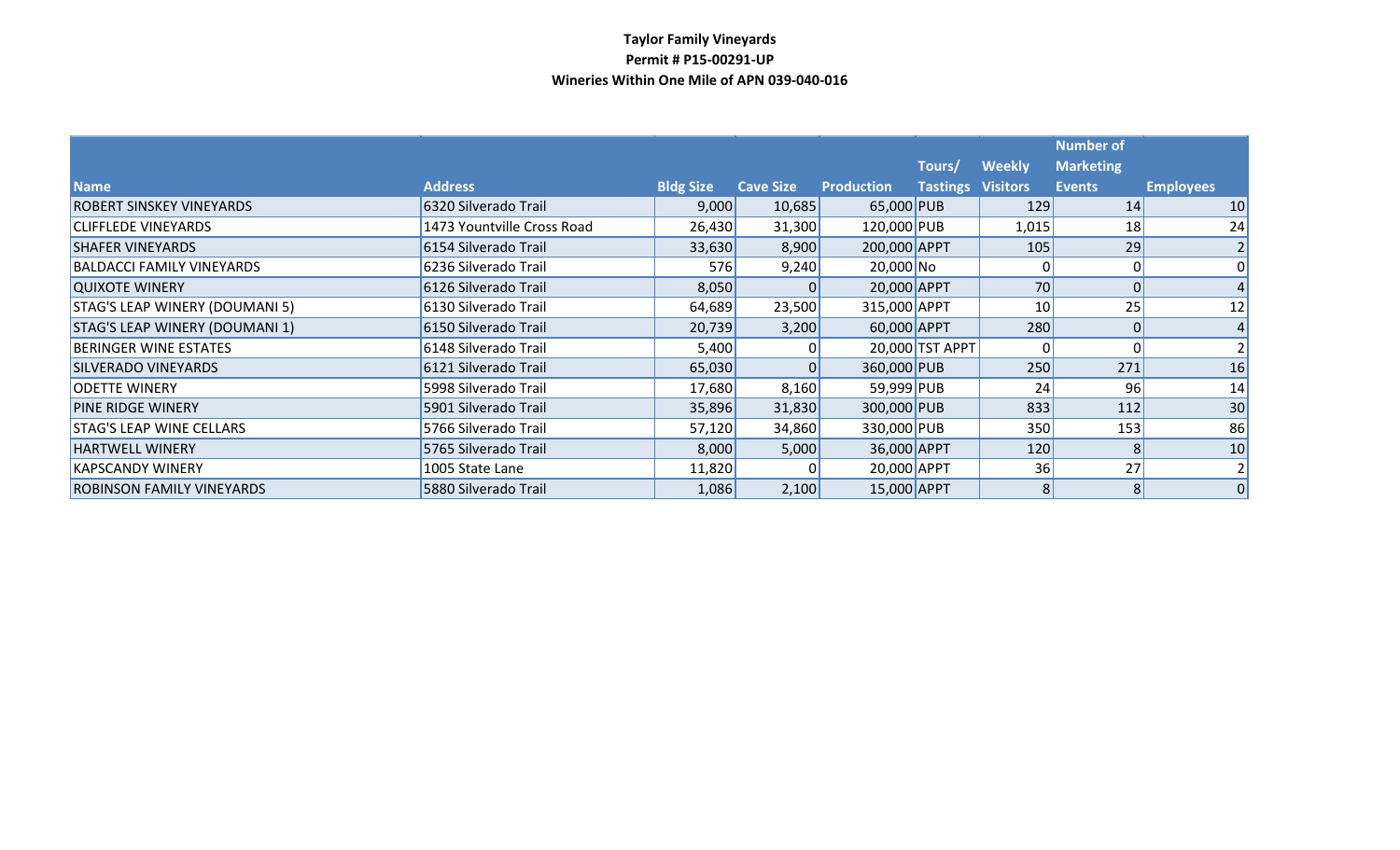## **Taylor Family Vineyards Permit # P15-00291-UP APN 039-040-016**<br>**Winery Comparison (15,000 gallons)**

#### **Winery Comparison (15,000 gallons) BY APPOINTMENT WINERIES**

|                                |                  |                  |                   |                 |                 |                 |                                  | <b>Number</b>  |                   |              |                    |
|--------------------------------|------------------|------------------|-------------------|-----------------|-----------------|-----------------|----------------------------------|----------------|-------------------|--------------|--------------------|
|                                |                  |                  |                   |                 |                 |                 | Annual                           | <b>of</b>      |                   |              |                    |
|                                |                  |                  |                   | <b>Daily</b>    | <b>Weekly</b>   | <b>Annual</b>   | <b>Marketing Marketin Annual</b> |                |                   |              |                    |
| <b>Name</b>                    | <b>Bldg Size</b> | <b>Cave Size</b> | <b>Production</b> | <b>Visitors</b> | <b>Visitors</b> | <b>Visitors</b> | <b>Visitors</b>                  | g Events       | <b>Visitation</b> | <b>Acres</b> | Location           |
| <b>SLOAN WINERY</b>            | 3700             | 5593             | 15000             | N/A             | N/A             | N/A             | N/A                              | N/A            | N/A               |              | 40.23 hillside     |
| <b>VILLA DEL LAGO</b>          | 4877             | 2500             | 15000             | 20              | 30              | 1560            | 320                              | $6 \mid$       | 1880              |              | 44.85 hillside     |
| <b>ELAN VINEYARDS</b>          | 3040             | $\Omega$         | 15000             | N/A             | N/A             | N/A             | N/A                              | N/A            | N/A               |              | 41.7 Atlas Peak    |
| <b>O'SHAUGNESSY WINERY</b>     | 6891             | 11600            | 15000             | 20              |                 | 365             | 80                               |                | 445               |              | $63.31$ Angwin     |
| <b>REVANA WINERY</b>           | 6624             | $\Omega$         | 15000             | 8               | 40              | 2080            | 258                              | 12             | 2338              |              | 10.93 valley floor |
| <b>DANCING HARES VINEYARD</b>  | 4086             | 4885             | 15000             | $\overline{2}$  | 16              | 192             | 70                               | 5              | 262               |              | 30.37 hillside     |
| ROBINSON FAMILY VINEYARDS      | 1086             | 2100             | 15000             | 4               | 8 <sup>1</sup>  | 416             | 180                              | 8              | 596               |              | 20 valley floor    |
| CHECKERBOARD VINEYARDS         | 8498             | 19000            | 15000             | 22              | 75              | 3900            | 200                              |                | 4100              |              | 85.27 hillside     |
| <b>EEDEN VINEYARDS</b>         | 3398             | $\Omega$         | 15000             | $\overline{4}$  | 8 <sup>1</sup>  | 416             | 130                              |                | 546               |              | $7.1$ hillside     |
| <b>KITCHAK WINERY</b>          | 6020             | $\Omega$         | 15000             | 20              | 140             | 7280            | 680                              | 26             | 7960              |              | 20.07 valley floor |
| <b>MALDONADO WINERY</b>        | 3692             | 2800             | 15000             | 12              | 30              | 1560            | 80                               | 3              | 1640              |              | 11.14 hillside     |
| <b>AVERAGE CALCULATION</b>     | 4719             | 4407             | 15000             | 12              | 39              | 1974            | 222                              | 8              | 2196              | 34.09        |                    |
|                                |                  |                  |                   |                 |                 |                 |                                  |                |                   |              |                    |
| <b>MEDIAN CALCULATION</b>      | 4086             | 2500             | 15000             | 12              | 30 <sup>1</sup> | 1560            | 180                              | 6 <sup>1</sup> | 1640              | 30.37        |                    |
|                                |                  |                  |                   |                 |                 |                 |                                  |                |                   |              |                    |
| <b>Taylor Family Vineyards</b> | 2560             | 0                | 15000             | 17              | 85              | 4420            | 375                              | 11             | 4795              |              | 21.15 valley floor |